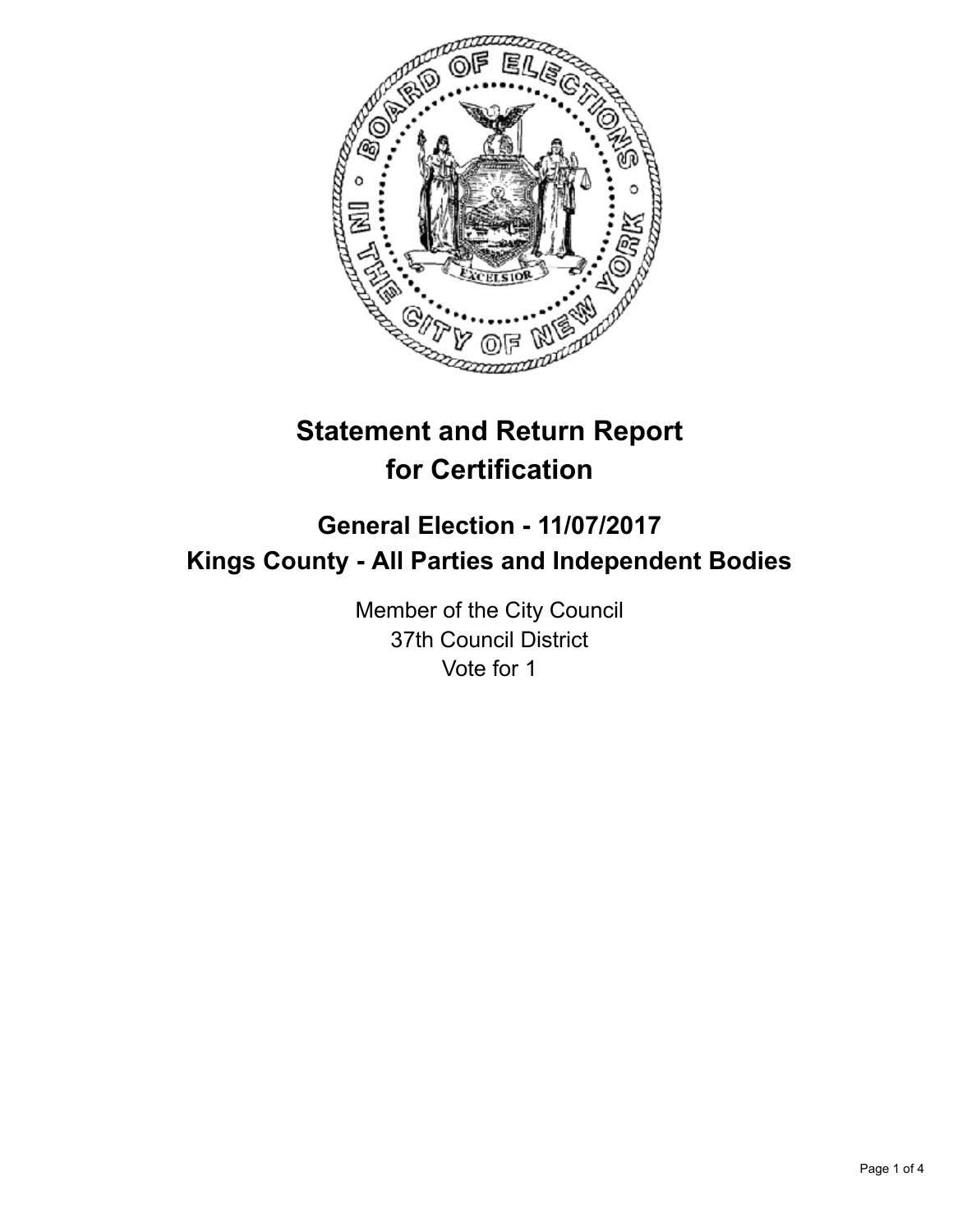

#### **Assembly District 53**

| <b>PUBLIC COUNTER</b>                                    | 2,804          |
|----------------------------------------------------------|----------------|
| <b>MANUALLY COUNTED EMERGENCY</b>                        | 0              |
| ABSENTEE / MILITARY                                      | 22             |
| <b>AFFIDAVIT</b>                                         | 56             |
| <b>Total Ballots</b>                                     | 2,882          |
| Less - Inapplicable Federal/Special Presidential Ballots | 0              |
| <b>Total Applicable Ballots</b>                          | 2,882          |
| RAFAEL L. ESPINAL JR. (DEMOCRATIC)                       | 2,151          |
| PERSEPHONE SARAH JANE SMITH (GREEN)                      | 387            |
| FRANCESCA CUTRONE (WRITE-IN)                             |                |
| PEPE FORCHAN (WRITE-IN)                                  |                |
| UNATTRIBUTABLE WRITE-IN (WRITE-IN)                       | $\overline{2}$ |
| <b>Total Votes</b>                                       | 2,542          |
| Unrecorded                                               | 340            |

### **Assembly District 54**

| <b>PUBLIC COUNTER</b>                                    | 7,176 |
|----------------------------------------------------------|-------|
| <b>MANUALLY COUNTED EMERGENCY</b>                        | 0     |
| <b>ABSENTEE / MILITARY</b>                               | 84    |
| <b>AFFIDAVIT</b>                                         | 107   |
| <b>Total Ballots</b>                                     | 7,367 |
| Less - Inapplicable Federal/Special Presidential Ballots | 0     |
| <b>Total Applicable Ballots</b>                          | 7,367 |
| RAFAEL L. ESPINAL JR. (DEMOCRATIC)                       | 6,128 |
| PERSEPHONE SARAH JANE SMITH (GREEN)                      | 562   |
| DIANA FRANCE (WRITE-IN)                                  |       |
| FREDDY FRIAS (WRITE-IN)                                  |       |
| KENNETH VANN (WRITE-IN)                                  | 1     |
| KRISTOPS DORINGIS (WRITE-IN)                             | 1     |
| MAWULI K. HORMEKU (WRITE-IN)                             | 1     |
| NEEKA SAMUALS (WRITE-IN)                                 | 1     |
| ROBERT CAMACHO (WRITE-IN)                                | 1     |
| SUYAPA URTINA (WRITE-IN)                                 | 1     |
| UNATTRIBUTABLE WRITE-IN (WRITE-IN)                       | 2     |
| <b>Total Votes</b>                                       | 6,700 |
| Unrecorded                                               | 667   |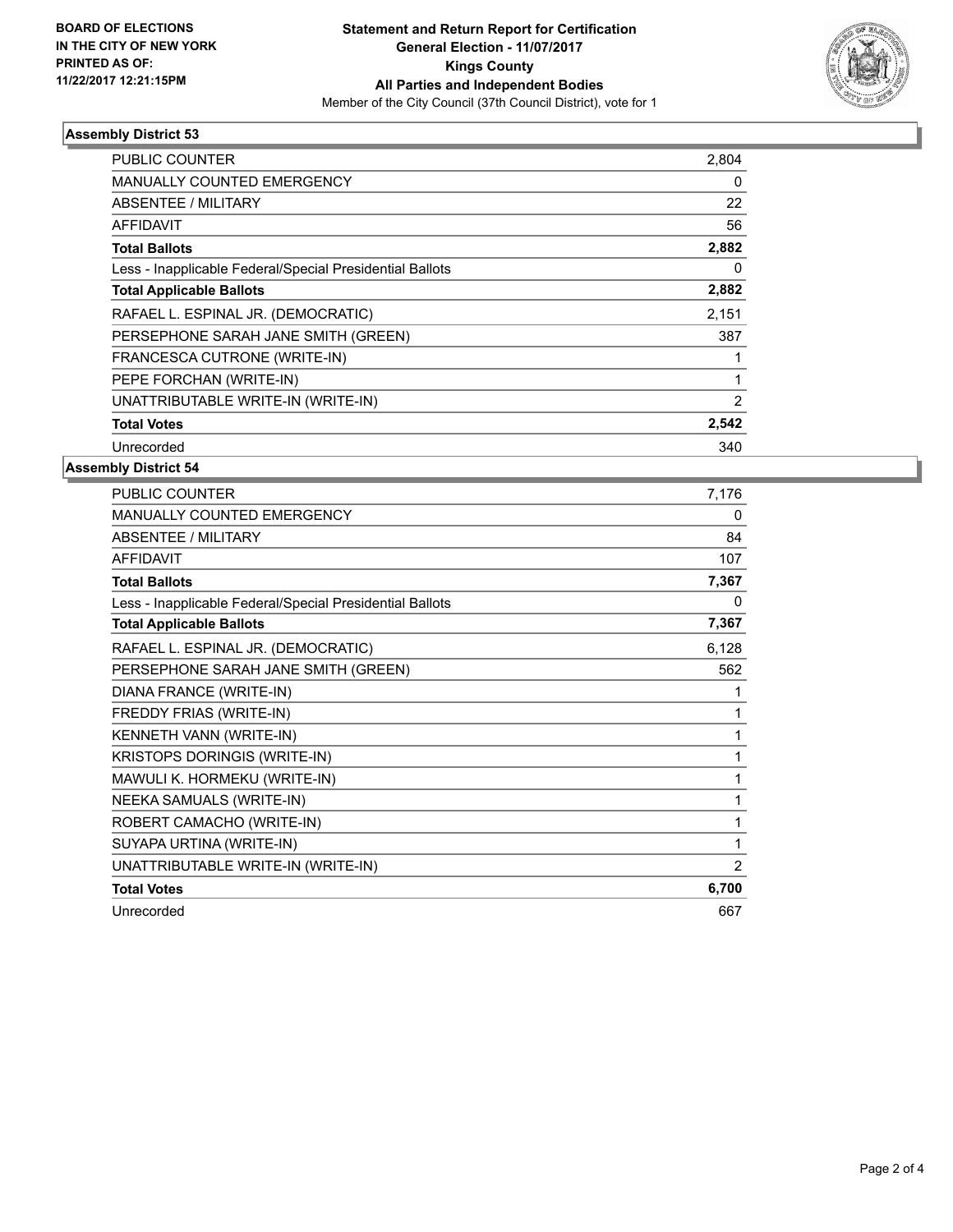

#### **Assembly District 55**

| <b>PUBLIC COUNTER</b>                                    | 2,439 |
|----------------------------------------------------------|-------|
| MANUALLY COUNTED EMERGENCY                               | 2     |
| <b>ABSENTEE / MILITARY</b>                               | 43    |
| <b>AFFIDAVIT</b>                                         | 51    |
| <b>Total Ballots</b>                                     | 2,535 |
| Less - Inapplicable Federal/Special Presidential Ballots | 0     |
| <b>Total Applicable Ballots</b>                          | 2,535 |
| RAFAEL L. ESPINAL JR. (DEMOCRATIC)                       | 2,041 |
| PERSEPHONE SARAH JANE SMITH (GREEN)                      | 203   |
| ALICKA AMPRY-SAMUEL (WRITE-IN)                           | 2     |
| ANTONIO REYNOSO (WRITE-IN)                               | 1     |
| BARACK OBAMA (WRITE-IN)                                  | 1     |
| MICHAEL MATTHEWS (WRITE-IN)                              | 1     |
| MIRIAM ROBERTSON (WRITE-IN)                              | 1     |
| <b>Total Votes</b>                                       | 2,250 |
| Unrecorded                                               | 285   |

#### **Assembly District 60**

| <b>PUBLIC COUNTER</b>                                    | 48 |
|----------------------------------------------------------|----|
| <b>MANUALLY COUNTED EMERGENCY</b>                        | 0  |
| ABSENTEE / MILITARY                                      |    |
| AFFIDAVIT                                                |    |
| <b>Total Ballots</b>                                     | 50 |
| Less - Inapplicable Federal/Special Presidential Ballots | 0  |
| <b>Total Applicable Ballots</b>                          | 50 |
| RAFAEL L. ESPINAL JR. (DEMOCRATIC)                       | 49 |
| PERSEPHONE SARAH JANE SMITH (GREEN)                      | 0  |
| <b>Total Votes</b>                                       | 49 |
| Unrecorded                                               |    |